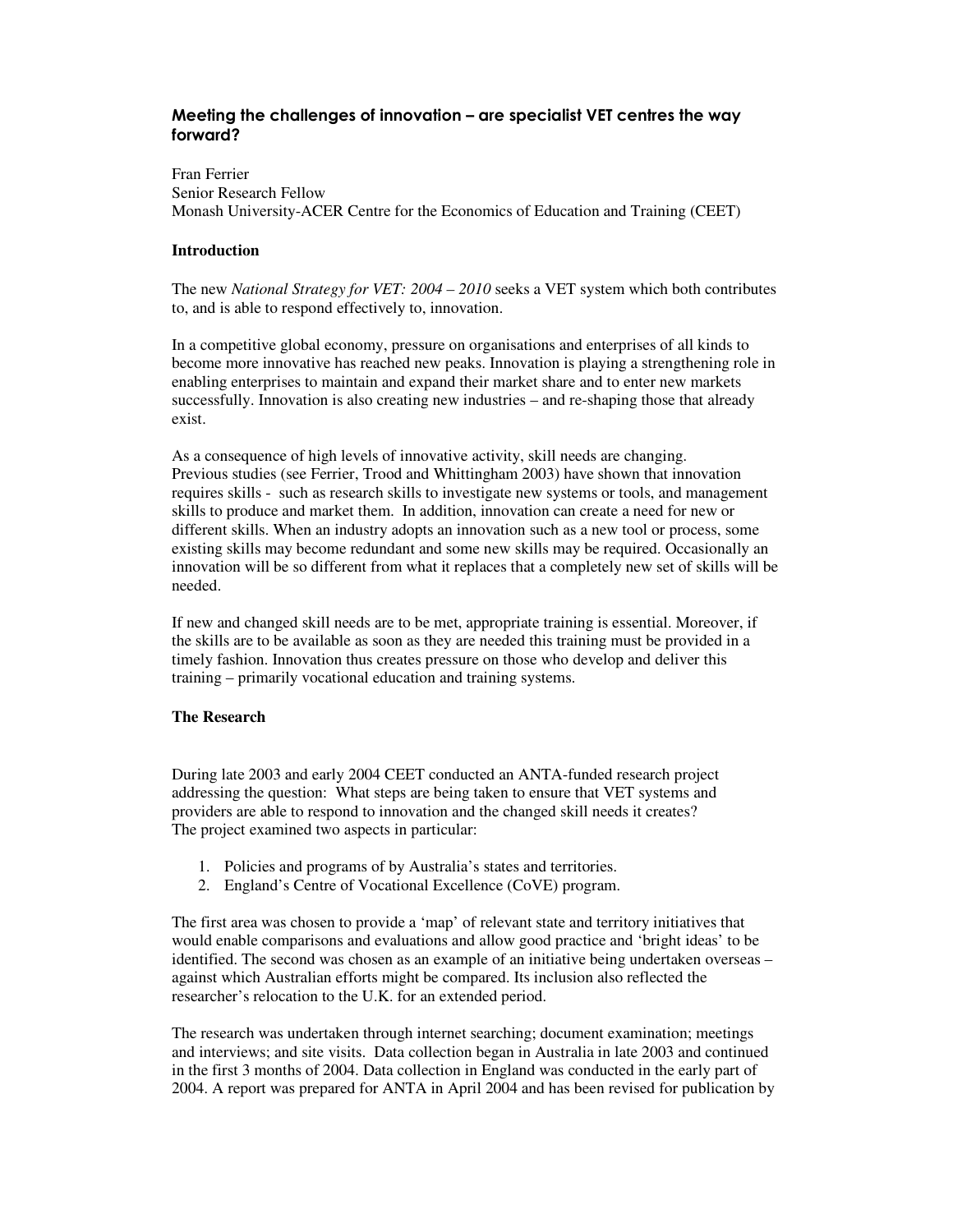CEET as two research working papers (no's 59 and 60, available on the CEET website www.education.monash.edu.au/centres/ceet).

# *This Paper*

Among the many state and territory initiatives highlighted by the research was a program supporting 'Specialist Centres' in VET in Victoria. The centres were new at the time the research was conducted – they were established only in 2003 – and information about them was limited. Their future beyond the initial 12 month seed-funding provided by the Victorian government was unclear and the program had not been formally evaluated. However, interviews with departmental officers responsible for the program's implementation and examination of government documents and material presented by the Centres at seminars in late 2003 yielded some useful information about the nature of the policy decision to establish the centres and allowed a first glimpse of how they were working in practice.

In England, similar specialisation within the Further Education sector has been encouraged by a program also supporting centres – known as 'centres of excellence'. The program is one of a number of measures introduced in recent years to rebuild a vocational education and training system that has been criticised as 'run down' and 'out of touch' with the needs of contemporary industry. These reforms have included changes in government advisory bodies and the establishment of industry sector 'skills councils', similar to those recently created in Australia. The first 'pathfinder' centres were established in late 2001 so that at the time the research was conducted the program had been in operation for two years. Information about the program, and individual centres (CoVEs) was obtained by examining published documents including government documents and an evaluation commissioned by the government body responsible for the program, together with site visits to two CoVEs and interviews with policy makers.

The paper is underpinned by two questions: Do centres like these provide an effective way to build capabilities in VET to meet the challenges arising from innovation? Should centre programs like these be more widely adopted throughout Australia?

# **Background**

# *1. Victoria's Specialist Centre's Program*

In 2002, the Victorian Government published a statement, *Victorians – Bright Ideas, Brilliant Futures,* that set out an ambitious agenda to develop a internationally competitive 'innovation economy'*.* It indicated that the Government would adopt an *Innovation Economy Policy* aimed at driving innovation, including by:

- Building an educated and highly skilled workforce
- Becoming a leader in knowledge creation and innovation
- Developing linkages, clusters and networks to become a more integrated and networked local economy.

In June 2002 the Office of Training and Tertiary Education released a Ministerial statement, *Knowledge and Skills for the Innovation Economy <sup>1</sup>* which set out a plan to support the government's broader agenda to develop Victoria as an innovation economy by:

 $<sup>1</sup>$  Subsequently the Minister issued a similar statement regarding higher education.</sup>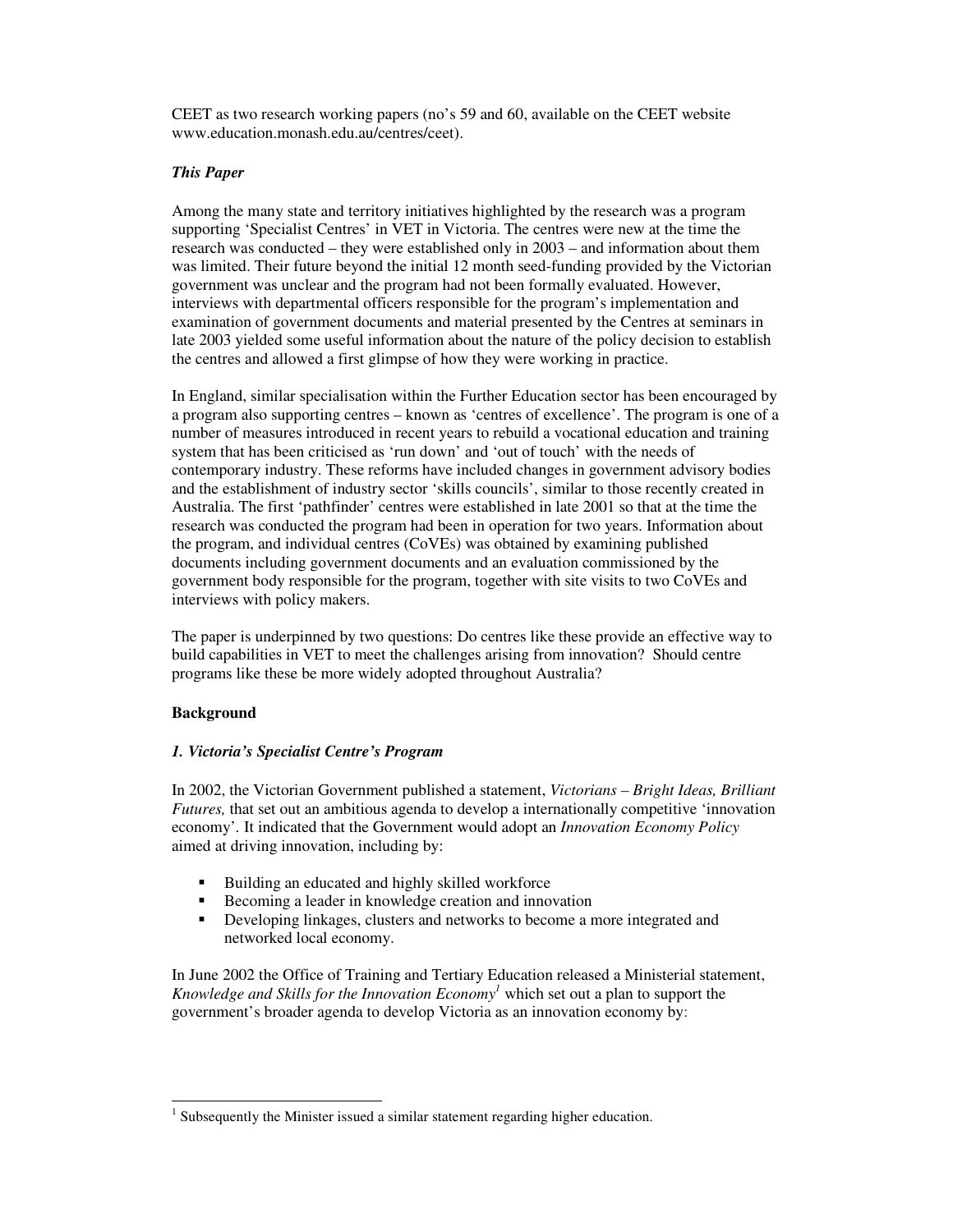- Reinvigorating TAFE so that Victoria has a highly skilled workforce to provide innovative and relevant training for firms and for students preparing for active citizenship in the innovation economy.
- Developing new VET products to meet the generic skill needs of individuals and firms, to meet new and emerging skill needs, to value local customised responses and to improve learning pathways.
- Implementing a coordinated development of lifelong learning by linking VET and the benefits of its close association with industry - to ACE, schools and universities.

Among the initiatives announced in the statement was the provision of \$5 million in seed funding for the development of *Specialist VET Centres*. This decision was based on a view that the 'TAFE system is not homogenous' and that each institute is 'uniquely positioned to engage with the innovation economy and community and educational needs in their own way'. The statement indicated that the Centres would be expected to lead the development of provider networks through which they would share their expertise across the VET system and to:

- **•** Create a strong focus for closer work with industry and/or communities
- **Encourage diversification of training products and services**
- **Provide added value to existing training programs and services**
- Increase the confidence of employers in the excellence of TAFE provision.

They were further expected to be able to attract matching support from industry. It was assumed that during the 12 month period they received the seed funding, the centres would work to ensure that other funding sources were in place when it came to an end.

Eligibility to bid for the funding was opened to TAFE Institutes, Registered Training Organisations and Adult Education Institutes. Fifteen were subsequently funded during 2003 with the first centres in place by March/April 2003 and others following as internal arrangements, including the selection of staff, were finalised. Though small in number, the centres were a diverse group covering particular industries or industry sectors, eg:

- BuildSmart Sustainable Building Education Centre (Holmesglen Institute)
- Centre for New Manufacturing (Swinburne University of Technology TAFE)
- Centre for Transport, Distribution and Logistics (Victoria University).
- Innoven Food Industry Centre (Goulburn Ovens Institute of TAFE)
- International Centre of Graphic Technology (RMIT)
- Specialist Centre for Motor Sports Training (Wodonga TAFE)
- Specialist Centre for Primary Industry (NMIT)
- Specialist Centre in Hospitality, Tourism and Culinary Arts (William Angliss TAFE Institute)
- Specialist Meat Training Centre (South West TAFE)

working across industries, eg

- Centre for Creative Art and Design (Gordon Institute)
- Centre for Environmental Technology (Gordon Institute)
- Centre for Integrated Engineering and Sciences (Chisholm Institute)
- National Centre for Sustainability (Sunraysia TAFE/Swinburne University of Technology)

focussing on very specialised needs:

SME Specialisation Centre (Box Hill Institute)

All the centres selected had an established expertise in the chosen area. Department officers indicated that no 'green fields' sites were chosen because it was doubtful they would be able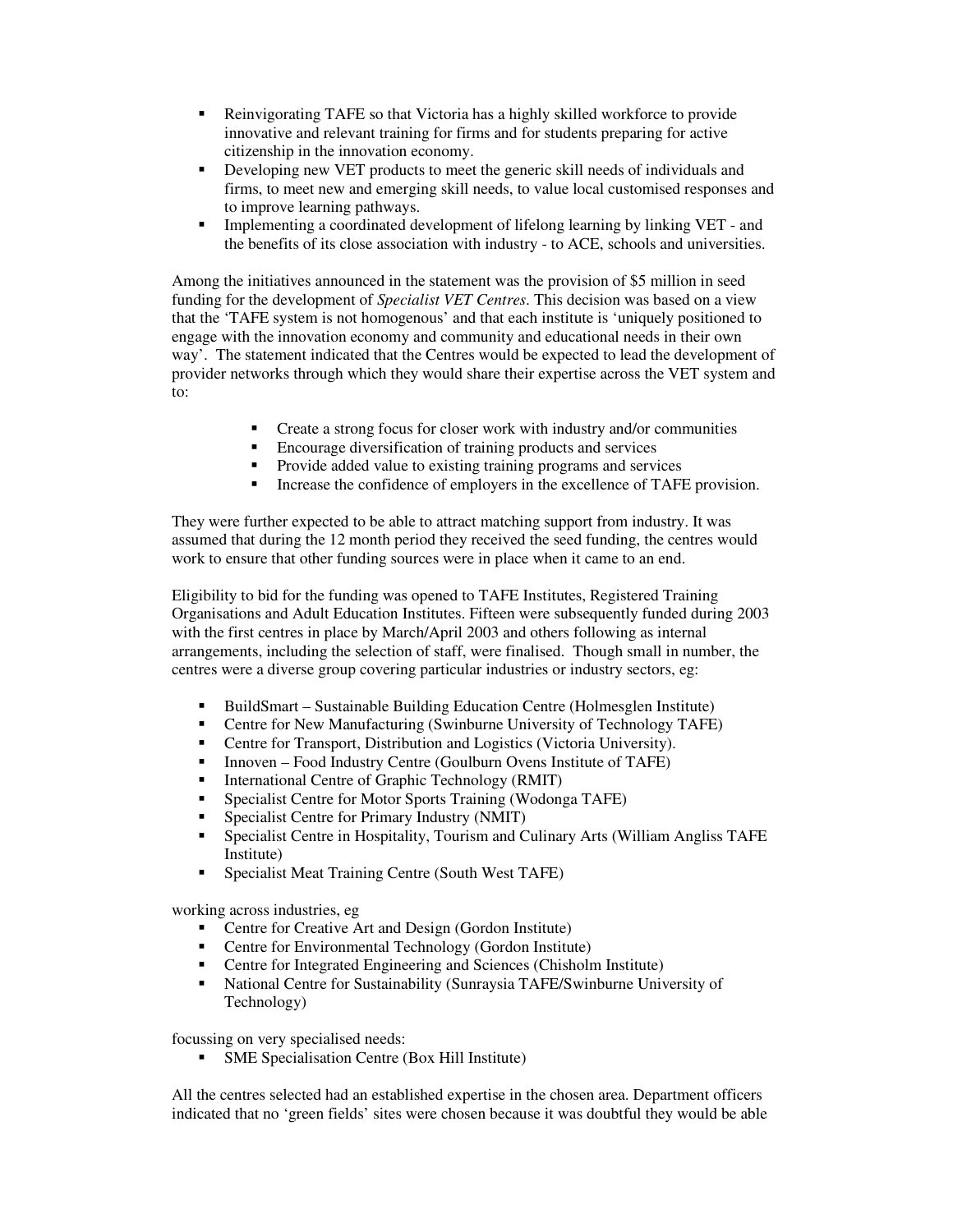to establish themselves and develop sufficient capacity to generate a sustainable income within the relatively short period of the seed funding.

Unfortunately, no formal evaluation of the specialist centres program was available during this research project. However, some indications of their performance were obtained through interviews with officers of the Department of Education and Training conducted during late 2003 and material presented by the Centres at a series of seminars conducted by the Department in October and November 2003.

These presentations indicated that the Centres were able to identify some substantial achievements. Among the outcomes they demonstrated were:

- The identification of new and emerging industry areas and associated training needs.
- The development of new resources for teaching and learning.
- The development of new competencies.<br>The identification/revision of existing  $\alpha$
- The identification/revision of existing competencies appropriate to the field.<br>The creation of new programs and/or the extension of existing programs
- The creation of new programs and/or the extension of existing programs including short courses and graduate certificates, publicly-funded and fee-forservice programs.
- The building of substantial links/networks with industries, communities and other providers, especially within regions.

. Departmental officers noted enthusiastically many ways in which the Centre's were building on their existing relationships with the industries they were working in, the creativity and entrepreneurialism that Centre staff were bringing to the Centres and the Centres' developing expertise. Their comments suggested that the centres were vibrant, forward-thinking, and developing creative solutions to issues and challenges. Most were also building the relationships, and establishing provision, that would ensure an income stream beyond the period of their seed funding. There were also suggestions that some form of formal recognition of the Centres would continue after seed funding finished.

Strengths of the Centre model appeared to be:

- The ability to build on existing relationships with external organisations and industries and established expertise
- The ability to adapt quickly in response to new or emerging skill needs
- The ability to apply extra resources to the development of new provision and expertise
- The ability to monitor innovation in a specialised field, participate in it where possible, and apply resources to the development of appropriate responses

Weaknesses appeared to be:

- The program did not allow for the development of expertise in new areas, as no 'green field' sites are funded
- Sustainability issues the centres were expected to become self-funding very quickly and their future was not assured.
- Performance monitoring at the time of the research no formal program was apparent.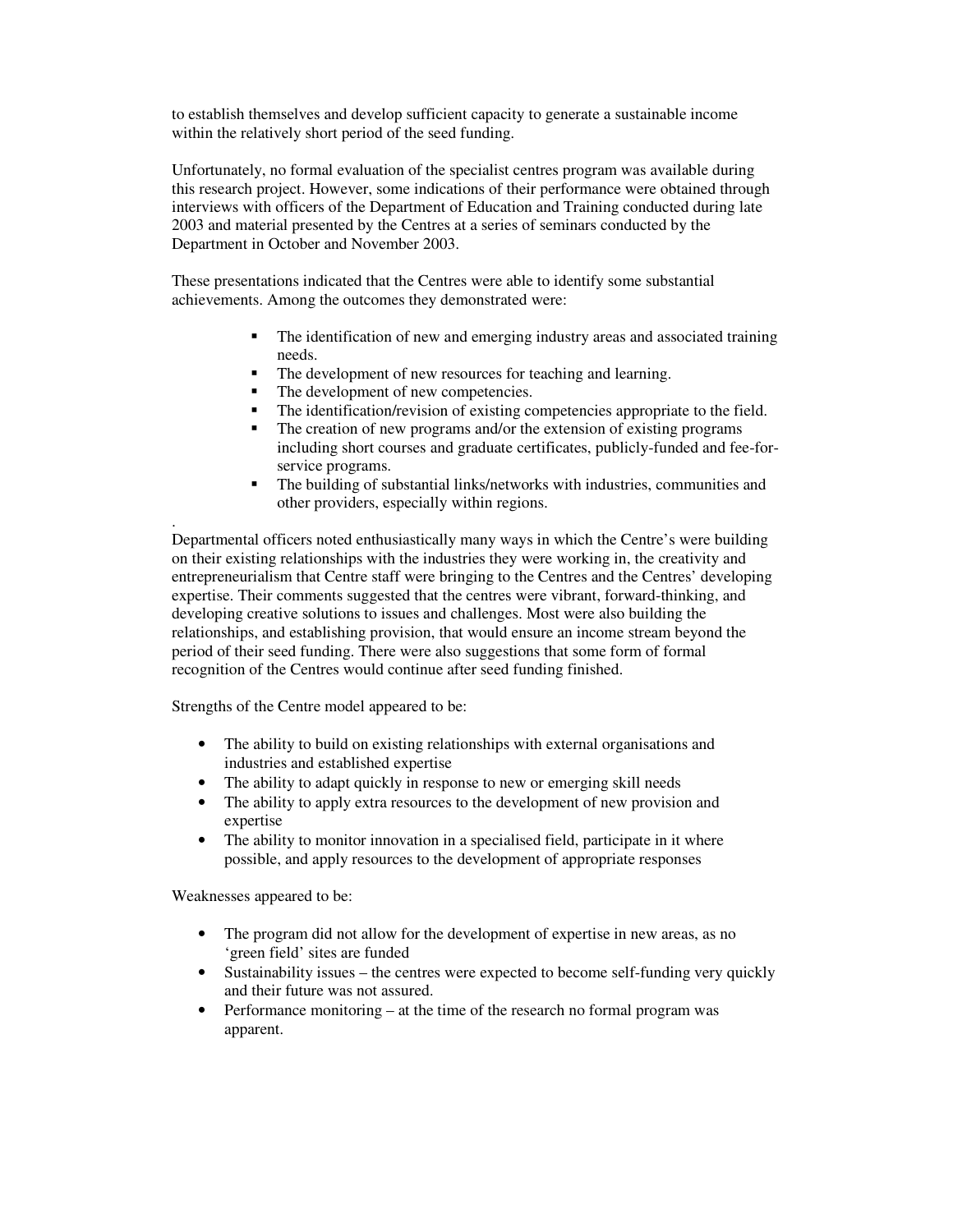#### **2. England's Centres of Vocational Excellence Program (CoVE)**

A statement by the Secretary of State for Education and Employment in November 2000 *Colleges for Excellence and Innovation* set out a vision for the future of further education , declaring an intention to 'rebuild the technical instruction that once symbolised the very best of our industrial training system'. It introduced the idea of special centres of vocational education with strong links to industry:

I envisage a network of specialist centres of vocational education built around colleges or groups of colleges working with business partners. Colleges for excellence and innovation, p 3

The Minister noted that Colleges 'must earn and retain a reputation for excellence in vocational and technical learning' that would give them 'definition and enhanced standing' and indicated that he saw specialization as the way to achieve this. He further noted that while some Colleges had already developed specializations, focusing resources in a particular occupational field, these were often 'too narrow and limited' and their development had been ' ad hoc rather than being planned in relation to the work of other colleges and training providers or economic development priorities'.

The Minister indicated an expectation that the most successful centres – which he described as those with the most effective collaborations and the strongest credentials in teaching and learning - to have a strong role in innovation. They 'should aspire to become advanced technology centres working at the leading edge of innovation'.

The Department for Education and Skills (DfES) issued a proposal for development of the centres and began a consultation process that led to the publication of a prospectus for the CoVE program, *The Way Ahead*, in July 2001. The prospectus announced that the Government intended to establish a 'network of centres' within 12 months and to have at least one centre in half of all colleges by 2003-2004. It also set out the aims of the CoVE program, what would be expected of CoVEs, eligibility and the process for obtaining CoVE status, and some possible performance measures for assessing the performance of the CoVEs and indicated that a small number of centres would be selected to trial the CoVE program in a 'pathfinder phase', with their experience providing information to help the Learning and Skills Council (the body given responsibility for the program) to refine and develop the characteristics, implementation and operation of the program.

The CoVE program was focussed on meeting skill needs at four levels - nationally, sectorally, regionally and locally - by developing new provision, improving existing provision and by seeking ways to increase access to, and participation in vocational education.

Individual Centres were expected to do:

1. Focus their resources and provision at level 3, where a 'crucial skills gap' had been identified, while providing opportunities for some learners at lower levels, ensuring progression opportunities to level 4 and in some cases, delivering at level 4. 2. Focus on skill needs in one of three specialist areas: in the local labour market; sub-regional and regional labour markets; or a sector, occupation or group of related occupations at the national level.

3. Provide high quality vocational education through excellence in staff, staff development and extra support for learning.

4. Have, or have access to, industry standard equipment and a range of support services and resources for learners and by ensuring that the learning environment would meet the needs of learners.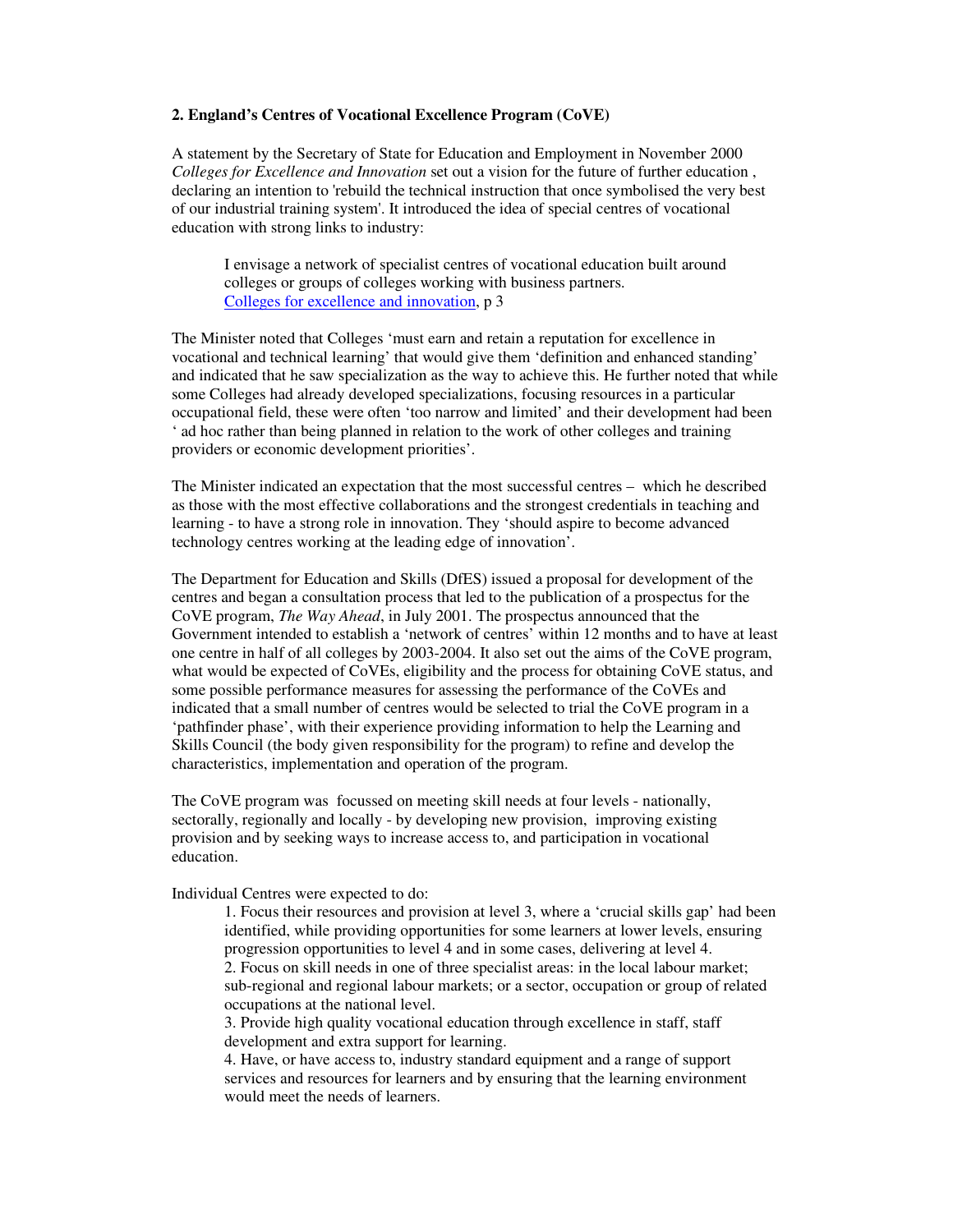5. Build links to smooth the transition of learners from and to other education providers or employment and to support the progression of learners to higher levels. 6. Disseminate good practice throughout the further education sector.

CoVEs were expected to work to build relationships that would enable them to work closely with business and industry; local Learning and Skills Councils and other 'key partners' such as employer organizations, local education authorities, trade unions, Regional Development Associations and other government and non-government agencies; and other local vocational education providers, including private, voluntary and specialist training providers, group training associations and employer in-house training.

Eligibility to apply for CoVE status was initially opened to further education (FE) colleges, Tertiary and Specialist colleges of Agriculture, Horticulture, Art and Design and the Performing Arts and to further education provision within universities funded by the Learning and Skills Council.

A similar number of CoVEs (16) were selected for the pathfinder phase as centres were granted seed funding in Victoria (15). However, this phase began almost two years earlier – in September 2001. Since then, the program has grown rapidly and ahead of expectations. In September 2003, there were over 200 centres in the CoVE network, six months ahead of schedule and by May 2004 there were 262, comprising 126 with interim CoVE status and 136 with full CoVE status<sup>2</sup>. Funding has been approved for a network of approximately 400 centres in England by 2006. Rapid growth of the network has been assisted by the extension of eligibility to apply for CoVE status from mid 2002 to work-based learning providers; private and voluntary sector providers; former 'external institutions'; employer-based providers; and group training associations. (http://cove.lsc.gov.uk/background.cfm) Growth is shown in figure 1 below.



#### **Figure One**

Growth of the CoVE Programme: Number of providers on the CoVE Programme

 $2$  On joining the program a CoVE is awarded Interim status for 12 months (the development period), during which the local LSC reports on progress and recommends whether Full CoVE status should be confirmed, or Interim status continued or withdrawn. Assessment is moderated at regional and national levels to ensure consistency.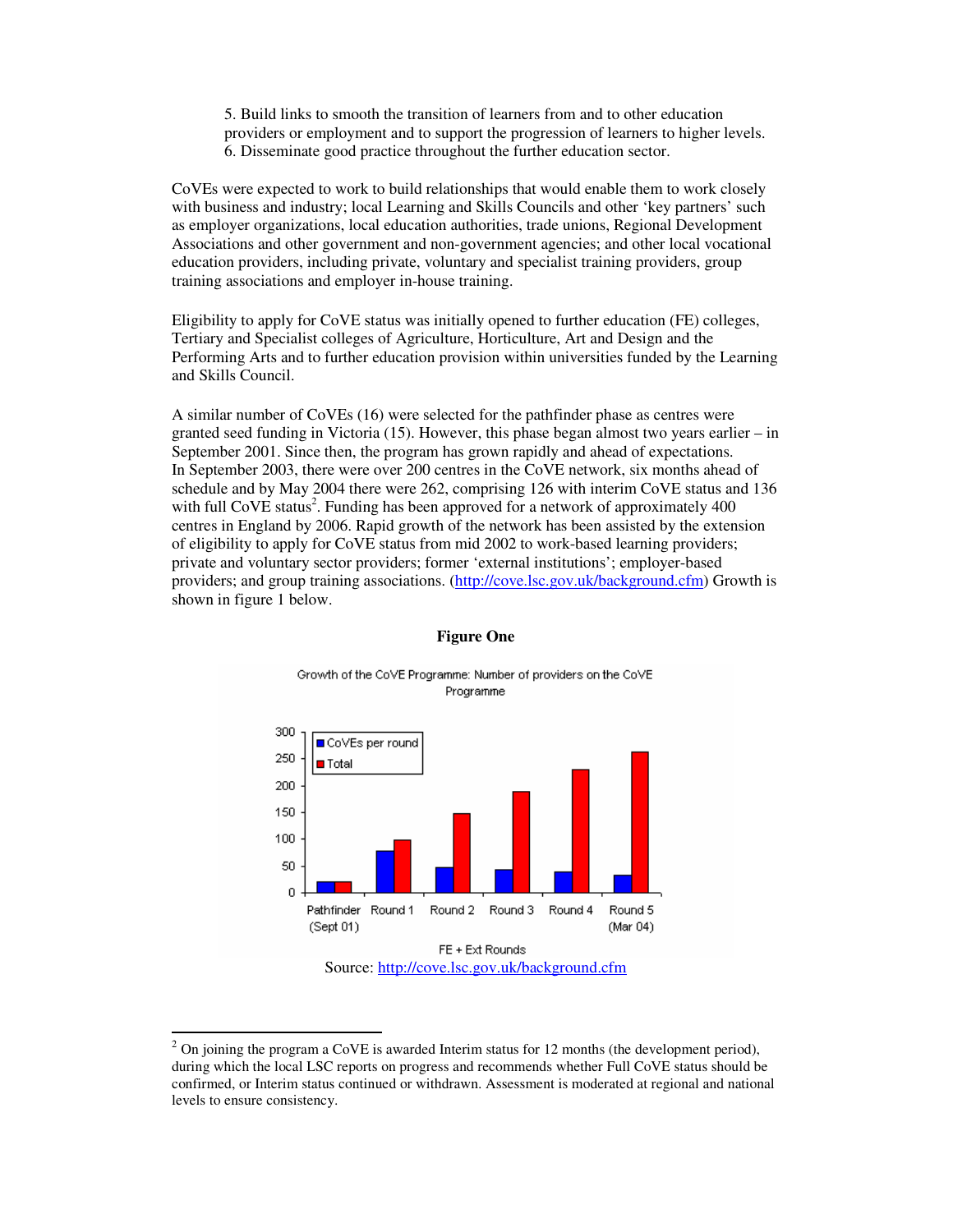Each CoVE is eligible to receive up to £300,000 in its first year, depending on the scale and scope of its work. Up to £100,000 is available for activity in the second and third year depending on the availability of funds.

### *Evaluating individual CoVEs*

Local Learning and Skills Councils (LSCs) monitor and review the performance of individual CoVEs using five performance criteria set out in the original prospectus; and targets and milestones agreed with each CoVE and set out in their individual audit and development plans. The five criteria are: meeting skill needs; providing high quality learning; resources for learning; progression; and mission and management.

### *Evaluating the CoVE program*

The CoVE program itself is evaluated in two ways. Firstly, information collected in the process of assessing individual CoVEs is aggregated by the LSC to provide an overall picture of the program. Secondly, the LSC commissions evaluations of specific aspects of the program.The impact of the CoVE program as a whole is measured against eight key outcomes identified by the Learning and Skills Council:

- 1. A significant expansion in vocational learning, particularly at level 3.
- 2. Increased effectiveness in addressing skills priorities through CoVEs, particularly in being responsive to the needs of employers.
- 3. An improvement in learners'achievements in vocational level 3 provision, including progression in to employment and advancement within employment
- 4. Widening participation of non-typical learners in level 3 vocational qualifications and the participation of adults.
- 5. A significant increase in the extent of collaboration amongst learning providers and the promotion of the concept of excellence and continuous improvement in economically important vocational specialisms
- 6. An expansion of the use of industry standard equipment and facilities including leverage of greater employer contributions to enhance provision.
- 7. Examples of innovation and flexibility in order to meet the needs of employers.
- 8. A positive change in the attitude of employers and involvement in training as a result of the quality of post-16 provision and the impact on meeting the skills needs of the workforce.

These are mapped these against the five criteria for measuring the performance of individual CoVEs so that there is a clear linkage between the two groups of measures.

In late 2002 the LSC commissioned an evaluation of the program to measure progress towards the eight 'desired outcomes'. Though many of the CoVEs involved in this evaluation were still in a developmental stage, and data was not always available, the findings were generally positive, with progress reported to be substantial against some measures, but less so against others. For instance, the report indicated that employers believed that CoVEs were improving course delivery and provision to meet their needs better. However, only two of ten employers indicated that they would increase their take-up of CoVE services. A summary of progress against the eight outcomes is presented in table 1 below:

The report identified some challenges with the potential to influence progress and described some future success factors that were identified by the CoVEs, including: maintaining the quality of provision across the program; continued collaboration between CoVEs and other stakeholders; the ability to recruit, retain and develop high quality staff; and the effective promotion and marketing of the CoVE program and CoVEs both locally and nationally. It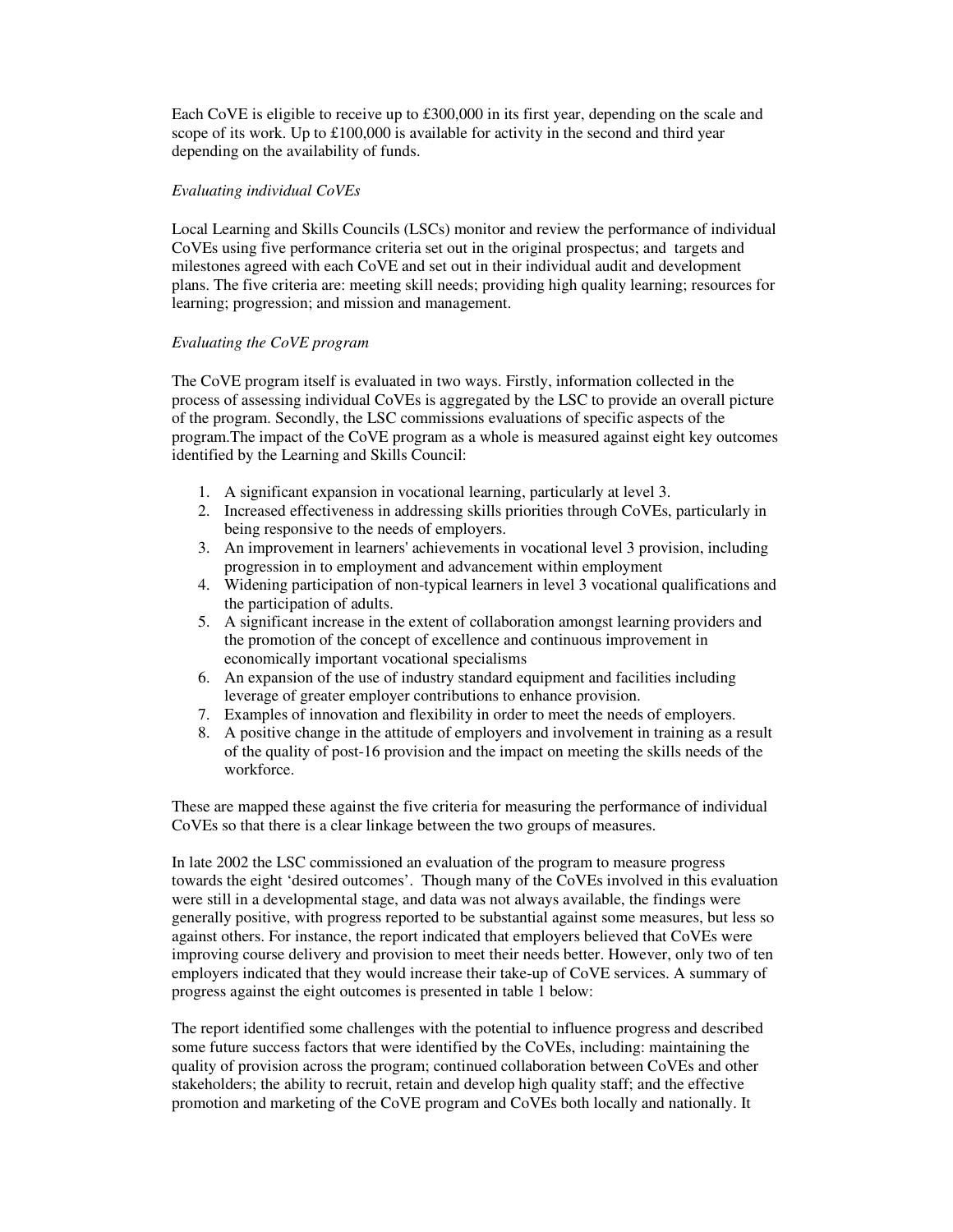also noted concern among the CoVEs about their sustainability. The report consequently made a number of recommendations directed to the LSC or to the CoVEs.

| 1 Expansion in vocational<br>learning, particularly at Level 3                                               | Eighty-one percent of the sampled CoVEs described forecast or<br>actual increases in learner numbers at Level 3 – with 9 of the 11 FE<br>pathfinders describing actual increases.<br>Where increases were not forecast, negative developments in the<br>target sector were given as the reason.                                                                                                                                                            |  |  |
|--------------------------------------------------------------------------------------------------------------|------------------------------------------------------------------------------------------------------------------------------------------------------------------------------------------------------------------------------------------------------------------------------------------------------------------------------------------------------------------------------------------------------------------------------------------------------------|--|--|
| 2 Increased effectiveness in<br>addressing skills priorities                                                 | The majority of employers reported high levels of satisfaction with the<br>services provided by the CoVEs. However, only two of the ten<br>employers interviewed were sure that their take-up of CoVE services<br>would increase. The influence of other factors such as market<br>conditions and technological developments would have equal<br>influence to the availability of relevant high quality provision.                                         |  |  |
| 3 Improved learner<br>achievement at Level 3                                                                 | CoVEs were optimistic about their potential for improving<br>achievement and progression outcomes, with 20 of the 32 CoVEs<br>sampled forecasting increases in achievement.                                                                                                                                                                                                                                                                                |  |  |
| 4 Widening participation at<br>Level <sub>3</sub>                                                            | All case study CoVEs were optimistic about widening participation in<br>the future. CoVEs unanimously described plans to widen<br>participation.                                                                                                                                                                                                                                                                                                           |  |  |
| 5 Increase in collaboration<br>amongst learning providers,<br>and the promotion of good<br>quality provision | The level of collaboration with other providers had increased as a<br>result of the programme, with a range of benefits already realised and<br>more expected.<br>The specialist development groups facilitated by the Learning and<br>Skills Development Agency had been influential, and CoVEs had<br>developed other partnerships to assist the enhancement and<br>expansion of existing provision.                                                     |  |  |
| 6 Expansion of use of industry<br>standard equipment and<br>facilities                                       | CoVE funding and enhanced employer and industry relations guided<br>investment decisions and offered opportunities for significant cost<br>savings. ICT was a common investment focus, and impressive<br>partnerships with global market leaders had been established which<br>would be exploited further.                                                                                                                                                 |  |  |
| 7 Innovation and flexibility in<br>meeting employer needs                                                    | Employers believed that CoVEs are clearly improving their ability to<br>accommodate employer needs in terms of course provision and<br>deliverv.<br>CoVEs described many 'new' elements in their service offers.<br>Increased flexibility of provision was also a common theme, to meet<br>both employer and individual needs and featuring more on-line<br>learning opportunities, flexible timetables and study locations and<br>enhanced outreach work. |  |  |
| 8 Positive change in employer<br>attitudes to post-16 provision                                              | There is evidence that employer attitudes are improving $-$ with the<br>majority describing their opinions as either improved or unchanged<br>from a previously high opinion.                                                                                                                                                                                                                                                                              |  |  |

|  |  | Table 1: A summary of progress towards desired program outcomes |
|--|--|-----------------------------------------------------------------|
|  |  |                                                                 |

Source: Learning and Skills Council 2003, *Measuring Progress: The Impact of the Centres of Vocational Excellence Programme*

http://cove.lsc.gov.uk/cove\_pdf/CoVEreport02.pdf

Interviews conducted by CEET with CoVE personnel and officers of the LSC and examination of documents suggest strongly that CoVE status and funding are assisting vocational education providers to build their expertise and capabilities . CoVEs have been able to:

- Develop new and extend existing relationships with employers, industries and community bodies.
- Form partnerships for the development and delivery of vocational education.<br>• Develop and deliver new courses and programs, including tailored programs to
- Develop and deliver new courses and programs, including tailored programs to meet the needs of particular enterprises, organisations or learners.
- Update and extend facilities leading to substantial improvements in the standard of equipment available for training.
- Network with other providers to disseminate 'good practice'.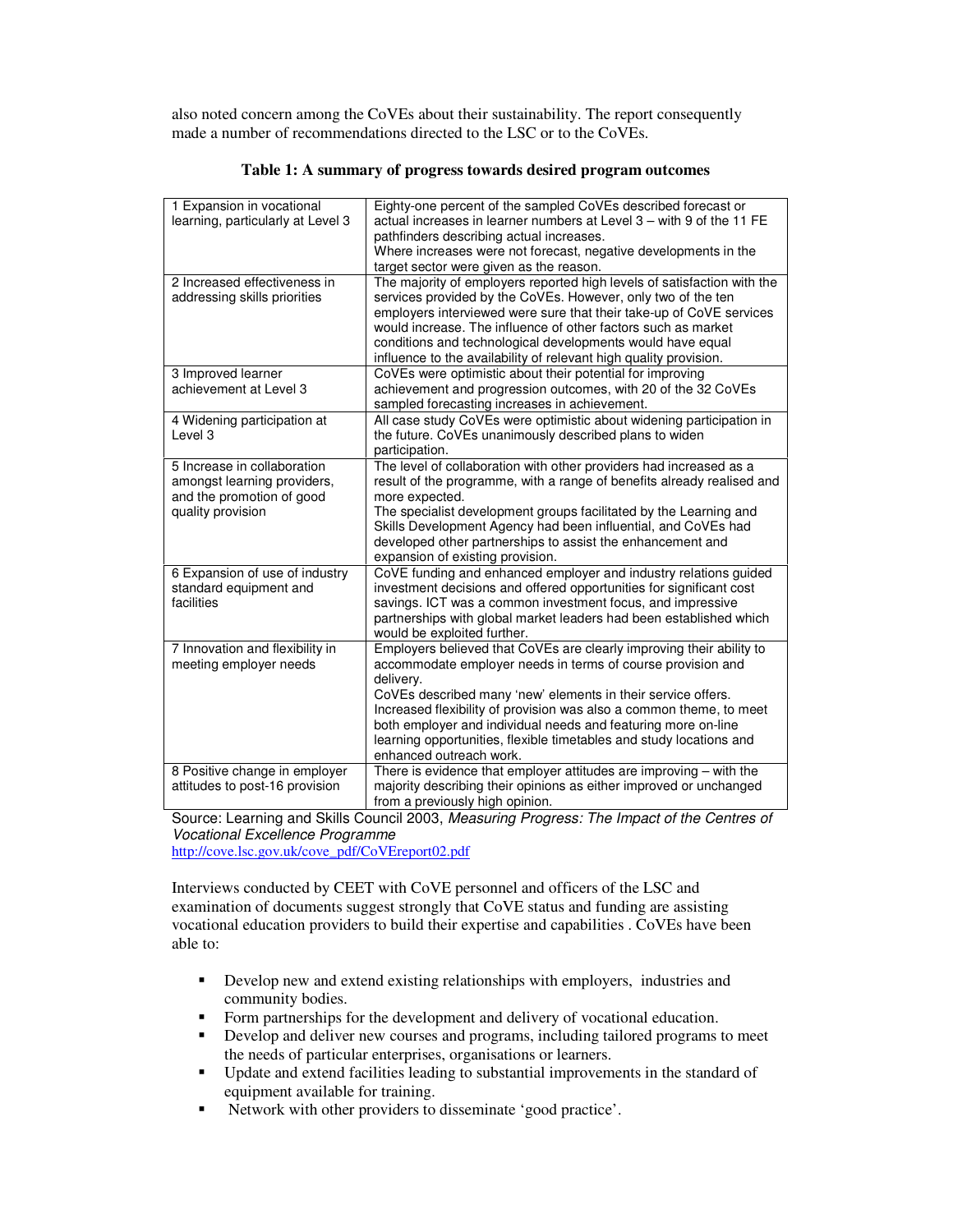- Provide additional opportunities for staff development.
- **Increase participation in vocational education.**

For instance, case studies published by the Learning and Skills Council in late 2003 indicate that CoVE funding has enabled the Trade and Logistics CoVE at Felixstowe (within ITS Training, the training division of the Institute of Chartered Shipbrokers) to employ additional staff, which has speeded the development of new software. It has also supported the purchase of additional computer hardware (http://www.itstraining.co.uk/) The Construction CoVE in Cambridgeshire has brought together three FE Colleges to work together to provide training that better meets the needs of local industries. The Centre has worked to build a strong relationship with employers and as a result, has been able to offer enhanced tailored fee-forservice programs.

Visits conducted to two colleges suggest some similar, and additional, benefits of the CoVE program. At Merton College in Surrey, staff of the CoVE in Access and Community Studies stressed that a major benefit of becoming a CoVE is that the funding has enabled substantial staff time to be devoted to building extensive external relationships and partnerships. Previously, demands on staff time (full-time teaching commitments of 24 hours per week) did not allow for any developmental work. While links have been forged most strongly within the local region (eg with community bodies, hospitals, a university) , new links have also been made with VET providers overseas. Staff indicated that each new connection made ultimately leads to the development and delivery of some new programs.

CoVE funding has also allowed the refurbishment, updating and extension of facilities to a higher standard. This has further enabled the CoVE to offer many additional and new courses and programs, using much more suitable and up-to-date equipment.

At the College of North-West London, becoming a CoVE has 'formalised' work to build external relationships that has been ongoing for some time, as well as providing support for new facilities, equipment and staff development. The College has two CoVEs, one in Construction and another in Refrigeration, Air Conditioning and Electrical Installations. It is also a partner in a third in Welding and Fabrication.

Staff indicate that the CoVE 'Badge' has brought recognition but it has also acted as a 'catalyst to further develop business'. It has enabled the College to become 'more aggressive' in providing services to industry. The College was competitive before, but CoVE status has helped to 'channel competitiveness' in setting standards. In Construction, these were noted to now be sometimes higher than in industry.

Staff also indicate that some of the effects of CoVE status are more subtle than might be imagined. External bodies, including the sector skills councils, use connections with CoVEs for their own advancement. For instance, some employers use their connections to raise their status in the industry and also to highlight the high standard of their skills when submitting tenders to local authories.

While CoVE staff at both Colleges acknowledged that the benefits of CoVE funding and status are substantial, they also indicate that becoming a CoVE can create some difficulties. In addition they note some aspects of the program that they believe could be improved.

Firstly, staff indicate that success in obtaining CoVE status and funding has led to some strain in their relationships with other providers, and in one case, within the college. For instance, many students who might previously have enrolled in programs delivered elsewhere had chosen instead to enrol in the CoVE - and this sometimes created resentment towards the CoVE from other VET providers who experienced a decline in demand. Unfortunately, this resentment has worked against the requirement that the CoVEs provide 'leadership' to other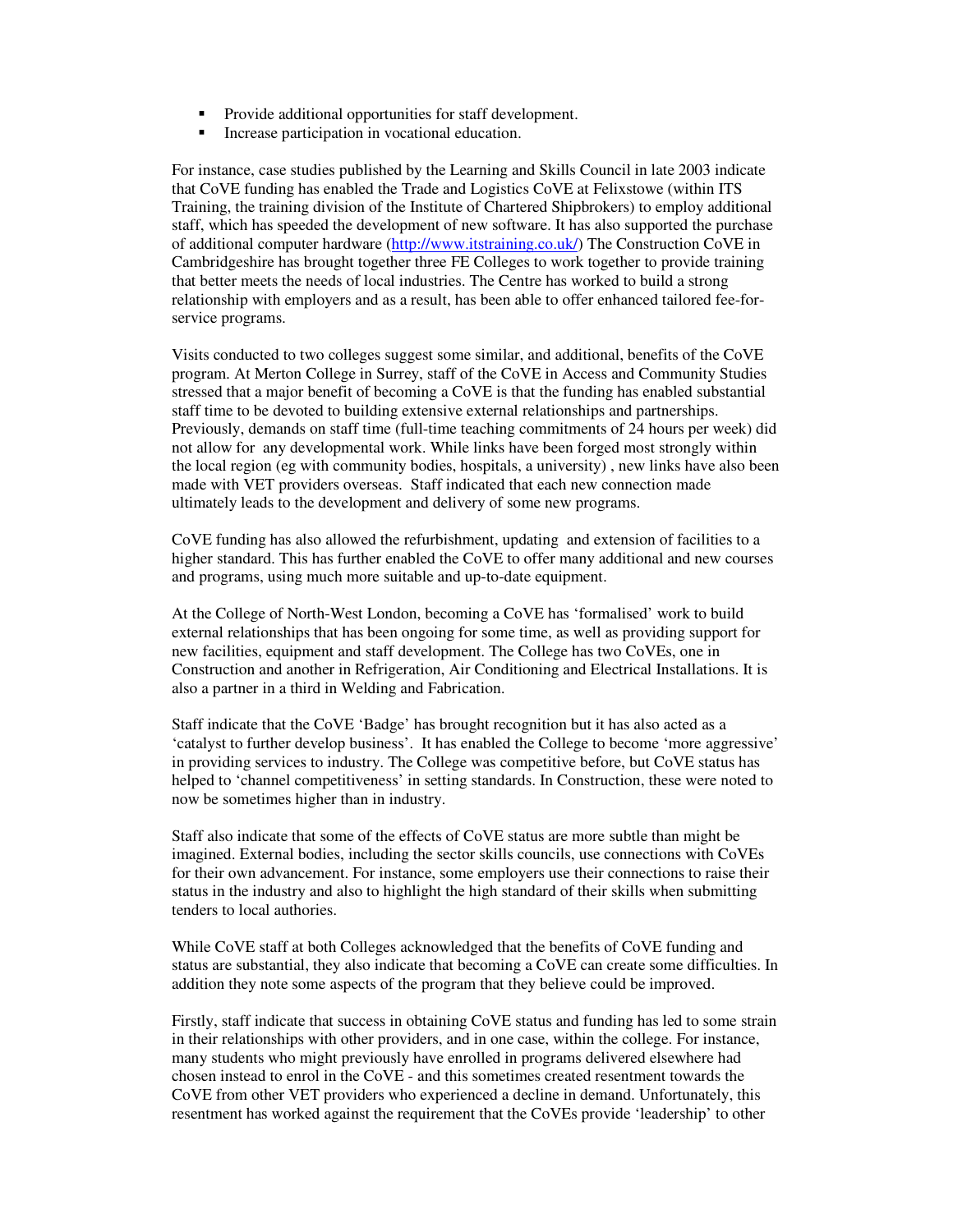providers and disseminate good practice. Because it tended to be greatest in the local region, CoVE staff at Merton College indicated that they seemed to have better relationships with providers outside the region than within.

Similarly, CoVE staff at Merton College noted resentment from other staff within the college, which seemed to flow from a belief that the CoVE received more than its fair share of internal resources and recognition. While they experienced very strong support from senior management within the college they felt that this was not often reflected among other staff. This was unpleasant and had the potential to create difficulties for them in spreading 'good practice', developing internal alliances and partnerships, and gaining access to resources.

CoVE staff at both colleges also highlight problems with arrangements for funding within the CoVE program. At Merton College there was concern that the balance between funding for capital and for recurrent expenditure was not appropriate to their needs. They suggested that more funding should be available for staff support. Existing staff worked very long and hard to do what needed to be done, and more staff support would enable more to be achieved.

Staff at North-West College indicated that funding for CoVEs should be extended to enable them to continue beyond three years as CoVEs provided an 'outstanding' return on the investment of public funds. They sought more 'rolling funding', tied to performance measures. They suggested also that the LSC needed to develop an 'exit strategy' to support CoVEs as they came to the end of their funding.

Quality issues were also raised at both Colleges. CoVE Staff at Merton College noted that once the COVE had met the requirements of initial assessments during their 'development phase' it had not been subject to further evaluation. In particular they noted that while they had been given the 'excellence badge' no-one from the LSC had come to identify if in fact they were 'excellent' – or to what extent. At North-West College strong concern was expressed about the variability in quality across the CoVEs. A very large gap was noted between highly-performing CoVEs and some others and a strong view was expressed that this variability put at risk the status of all the CoVEs. More specifically, it was felt that the reputations of outstanding performers would be damaged by their association with those CoVEs performing at a much lower level. Thus a more rigorous performance assessment system was called for.

Both suggested that there might be a place for ongoing assessment to determine if the CoVE was continuing to meet the program criteria and their own targets and goals. CoVE Staff at North-West indicated that an assessment system of this kind could be tied to a program of 'rolling funding'.

### *Strengths and weaknesses of the COVE Program*

The evaluation conducted for the Learning and Skills Council during 2003 and the findings of CEET's investigations point to some strengths and weaknesses of the program:

#### *Strengths*

**Flexibility** 

The flexibility built into the CoVE program supports a diversity of centres and interests addressing national, regional, local and sectoral issues. Policy makers are able to support the development and delivery of appropriate training for a particular industry, such as a new or emerging industry, by fostering an appropriate CoVE. Individual providers, or groups of providers are able to gain CoVE status and funding to support and further develop an area of strength, interest, or identified need.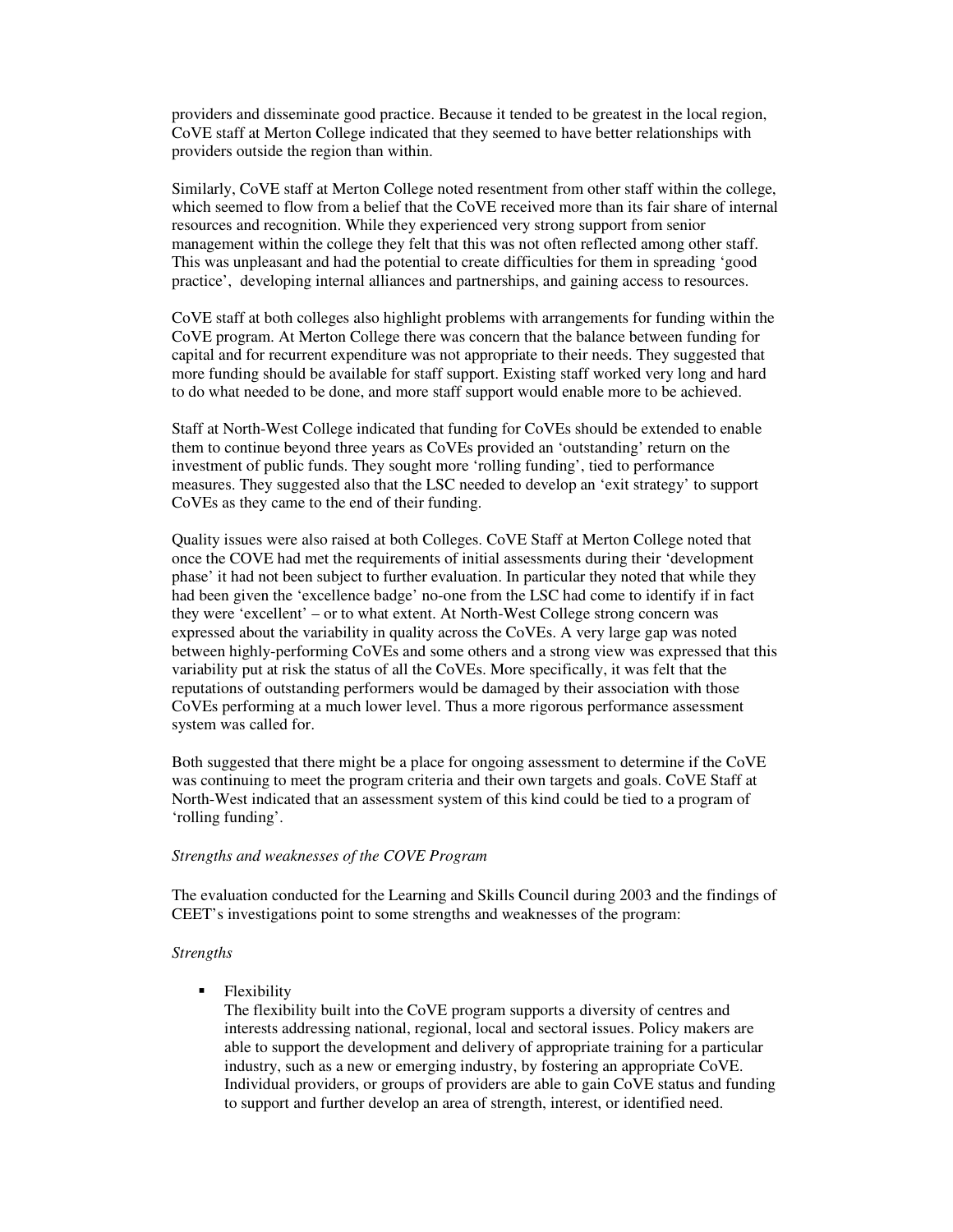Enterprises and industries are able to partner with providers to create a CoVE that will meet their special training needs. Flexibility also enables the building of capability from a low-base, as well as a high base.

■ Building relationships

The program has a strong emphasis on developing and sustaining relationships to drive the flow of information about skill and training needs and the development and delivery of appropriate training, eg, relationships between providers and industries, enterprises and communities; between centres in the CoVE network; and between the local Learning and Skills Councils and VET providers, enterprises, industries and communities.

Disseminating good practice

By requiring CoVEs to demonstrate leadership and to disseminate 'good practice' within the VET system, the program is making a contribution to the system's renewal.

Facilities

Through its funding for capital and equipment, the program is supporting the substantial renewal and upgrading of the facilities and equipment available for training and is ensuring that these come close to, or match, industry standards.

Equity objectives

In having 'widening participation' among its objectives the CoVE program recognizes the diversity of learners and their needs.

# *Weaknesses*

• Ouality and Performance

Considerable variability in standards across the CoVE network has been noted – and its potential to devalue the reputation of the best-performing Centres and thus affect the relationships that they are building with enterprises, industries and communities. Currently, assessment of the CoVEs seems to focus on their performance during their developmental phase. Further assessment appears to be be required to identify underperforming CoVEs once they have passed this initial period and are fully-funded and operational.

**Funding** 

The balance in the program between funding for capital and equipment and for recurrent expenditure does not appear to suit all centres. Further flexibility may be required to cater for the needs of particular CoVEs. To assist in maintaining a more even distribution of quality across the CoVE network there may also be a case for an extended assessment system – perhaps with ongoing funding tied to performance measures.

Equity

CoVEs have not been as successful in achieving 'widening participation' as they have in some other areas. One of the reasons they give for this is that they are required to focus their efforts at Level three, but most 'disadvantaged' students are found at lower levels. Assuming that there will be a 'flow-through' effect of equity measures at lower levels is inadequate.

Relationships with other providers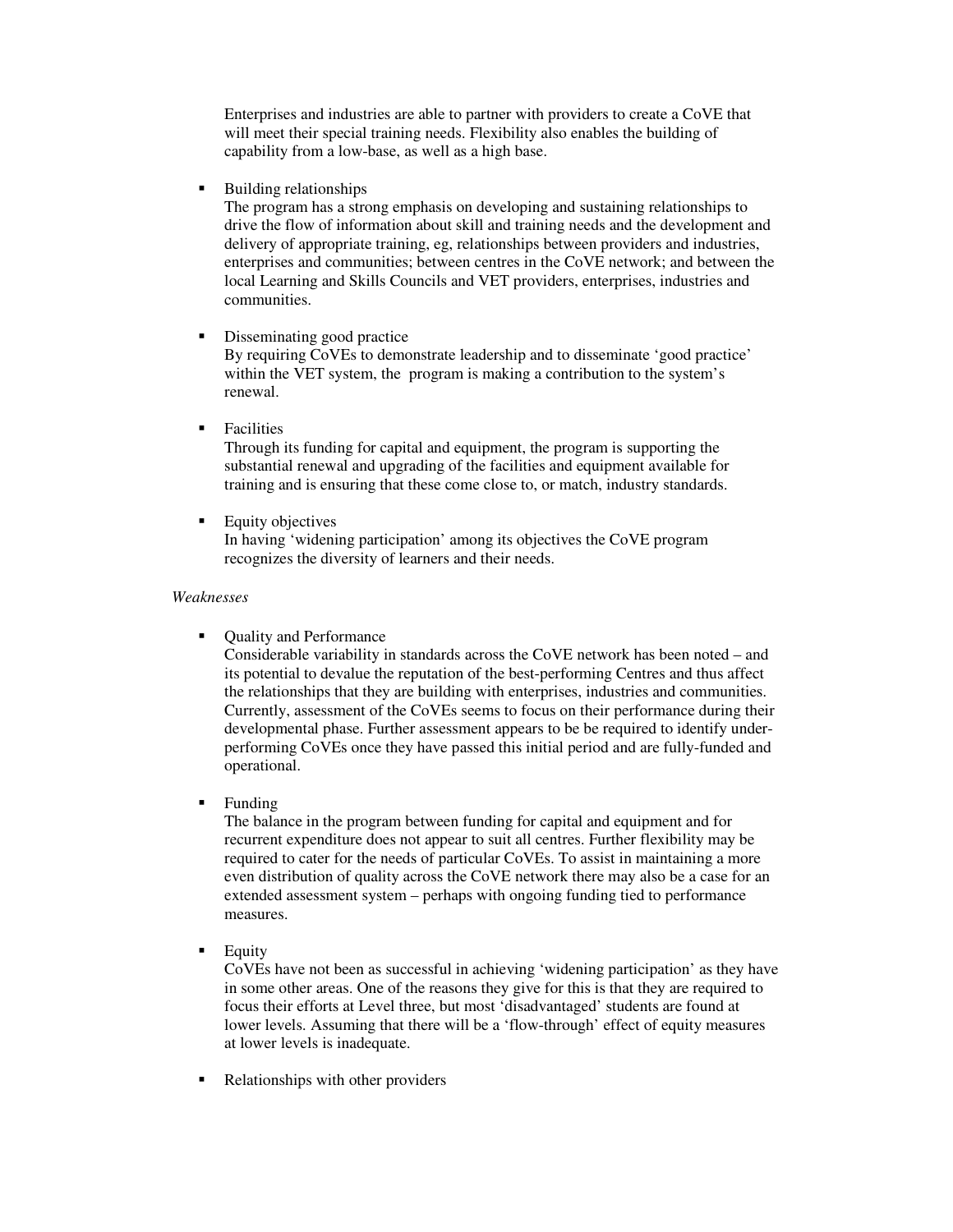The resentment that CoVE status and funding creates between the centres and other providers affects the ability of the CoVE to fulfil its responsibility to support others and disseminate 'good practice'

#### **Comparing the two programs**

It is interesting that in both England and Victoria policy-makers have chosen to strengthen the existing VET systems by supporting the development of specialisations within particular VET institutions, or groups of institutions.

England's Centres of Vocational Excellence and Victoria's Specialist VET Centres are similar in a number of ways:

- Both have been designed to build VET capability and expertise in a particular area.
- Both are expected to provider leadership to other providers and to work to spread good practice.
- Both emphasise the importance of collaboration and co-operation between providers and industries, enterprises and communities in order to ensure that training provision is appropriate to meet needs.
- Both are expected to develop new, as well as enhance existing provision.
- Both address issues at a regional or sectoral level.

However there are also some differences between the programs:

#### *Context*

The vocational training system in which the CoVEs have been established has been poorly regarded by both learners and employers. Demand for courses and programs has been generally low and participation has failed to meet levels required to address skill needs. Interviews indicate that the system had become rundown through years of neglect and underfunding. The centres thus face a more difficult task in building capability in the sector than Victoria's specialist centres, which have been established in a very different system that has already experienced reforms strengthening its links with industries, employers and communities and increasing participation and the sector's reputation and status.

### *Funding*

Victoria's Specialist centres were granted only 'seed funding' for 12 months, after which were expected to become self-sustaining. Once they are 'licenced', England's CoVEs can receive funding for three years. Thus they have considerably longer to work towards sustainability.

### *Specialist areas*

Victoria's specialist centres were established in areas selected by the government, building on established strengths. CoVEs can be selected in a similar way, but more generally the specialist areas they cover also reflect the nature of applications to the program. Some of the CoVEs seek to address national issues, while the specialist centres focus more strongly on regional issues.

#### *Scale*

The CoVE program currently involves over 250 providers and is still growing. Additional funding has been provided and the funding body (the LSC) aims to have 400 in place by 2006. By comparison, Victoria's program is very small, with only 15 Specialist Centres in 2003 and very limited funding.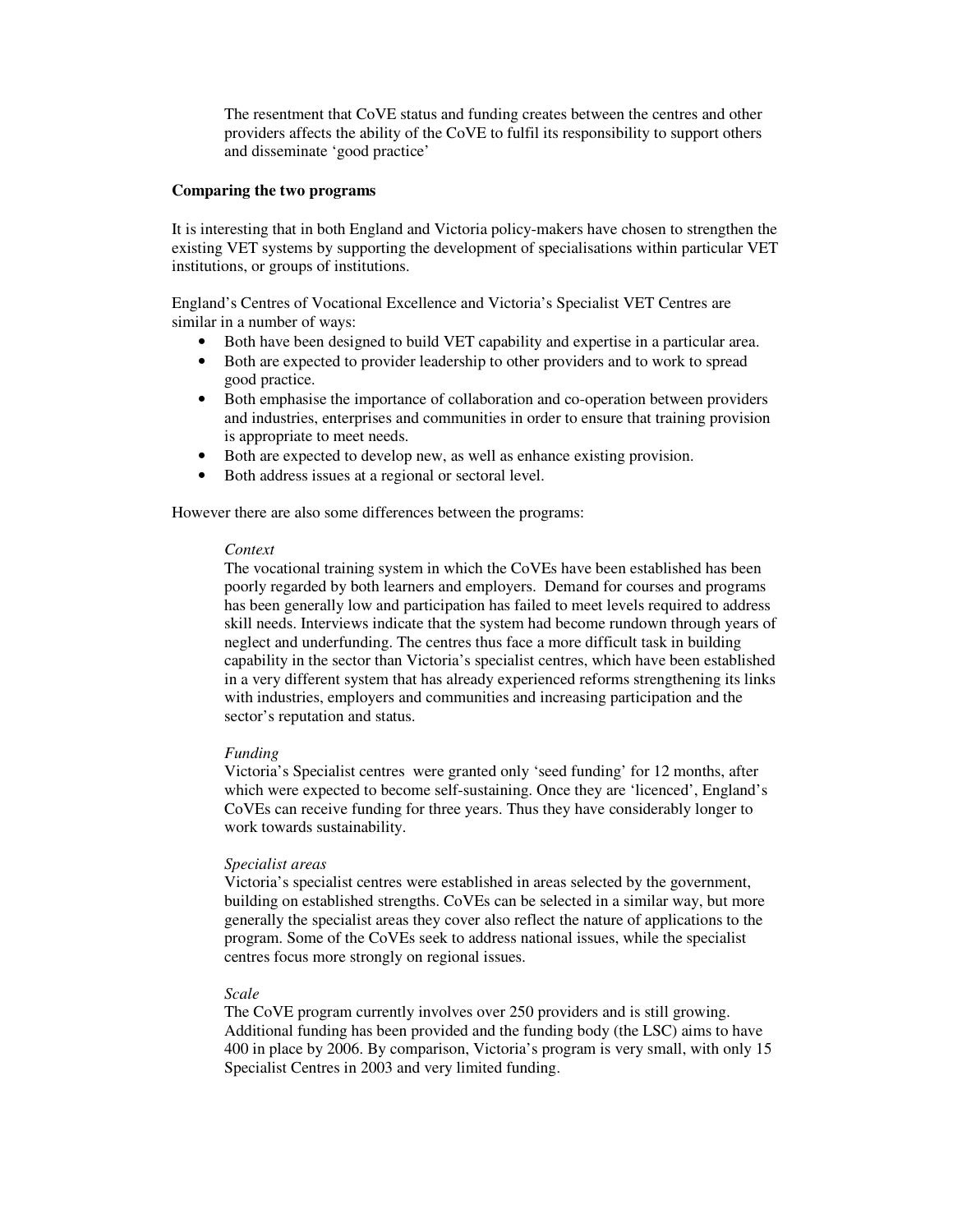### *Equity*

The CoVE program has been charged with 'widening participation' in the VET system, ie both increasing participation and increasing the range of people who participate. The Specialist Centres share this brief, but to a lesser extent due to their focus on other imperatives.

### **Discussion**

This paper began with two questions: Do centres like the two programs discussed here provide an effective way to build capabilities in VET to meet challenges arising from innovation? Should centres like these be more widely supported throughout Australia?

The initial success of both centre programs in strengthening relationships between VET providers and external communities and organisations, in building specialised expertise in VET, and in developing new training provision to meet new skill needs, suggests that further expansion and adoption of specialised centres is worth consideration. However, two important issues would need to be considered: what would the centres add to the existing range of initiatives to support VET responses to innovation; and how to minimise (or preferably eliminate) the weaknesses apparent in the Victorian and English programs.

A new model might aim to incorporate the strengths of both programs, such as:

- Flexibility to address changing skill needs at multiple levels: national, regional, local and sectoral.
- The ability of governments to identify an area which they want to promote and expand (eg biotechnology) and support the building of expertise in this area.
- The effect of 'branding', or an 'excellence stamp' on centres' ability to engage employers and industry, community and individuals in their work and to increase their reputation and participation.
- Support to ensure the use of up-to-date industry-standard equipment in training (including through relationships with employers).
- Additional support for providers, or groups of providers, to work with enterprises, industries and communities to build specialised expertise and provision and, compared to the Victoria's specialist centres program, give providers more time to work towards sustainability in their specialist areas.
- Enable the building of capability from a low-base, as well as an established strength.
- The identification of program objectives and the development of measures to evaluate progress towards them.
- A rolling process of evaluation to identify under-performing centres and to assist them, or remove them from the program.

# **References**

- *21st Century Skills, Realising Our Potential* 2003, Department for Education and Skills, UK Government. www.dfes.gov.uk/skillsstrategy
- *ANTA 2003, Shaping our Future: National Strategy for Vocational Education and Training (VET): 2004 – 2010. Australian National Training Authority, Brisbane. www.anta.gov.au/publication.asp?qsID=488*
- Boyer, D, 1999, *Moving vocational training into the mainstream* Working Brief 105, www.cesi.org.uk/\_newsite2002/publications/wb/w105/skillstf.htm